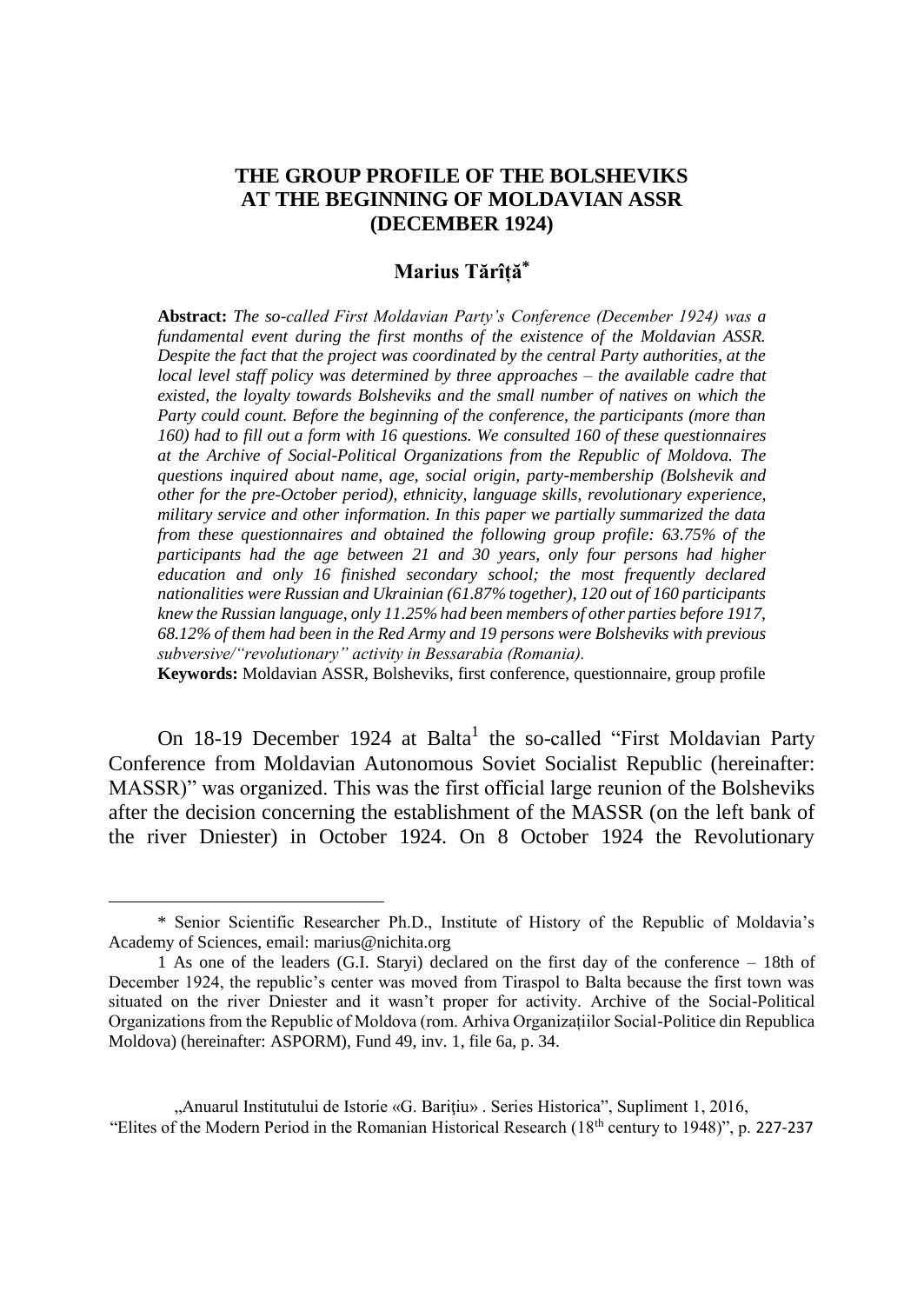Committee (with 12 members<sup>2</sup>) was created, its main purposes being to unify the Party's structures from parts of two guberniyas (Odessa and Podolsk) in one party organization, to open the national question and to create the new Soviet staff.<sup>3</sup>

The conference from  $18-21$  December  $1924<sup>4</sup>$  was attended by more than 160 Bolsheviks, delegates of the primary organizations. Before the beginning of the conference, the delegates<sup>5</sup> filled out questionnaires (written in the Russian language) comprising 16 questions (see Appendix no. 2). On the basis of the answers of those 160 participants, in this paper we will try to define certain particularities of the group portrait of the Bolsheviks from MASSR in 1924. This portrait should be relevant because at that moment those participants were the people which the Party trusted to succeed in creating the autonomous republic of Moldavia. The context was favourable because three years had passed since the victory in the civil war and there was no real opposition at Moscow or in the neighbouring regions for the Bolsheviks.

Hereinafter I propose several lists and graphs which will contribute to building the first image of the group profile of the Bolsheviks from MASSR. Later this image can be developed or contested, but in any case it will represent a point of comparison for the evolution of the MASSR and of its staff's elites after 1924.

From 160 participants at the First Moldavian Conference, 12, a minority, were women. I summarized some data on them in a table which contains such columns as year of birth, education, Party's membership and experience. The last one refers especially to the illegal activity until October 1917 and to the military service in the Red Army (abbreviation  $-$  RA). The most unusual person from these 12 was Ekaterina Arbore, the daughter of Zamfir Ralli-Arbore, a Bessarabian with leftist opinions, who emigrated first to Western Europe and later to Romania, where he also wrote important scientific books on Bessarabia.

 $\overline{\phantom{a}}$ 

<sup>2</sup> Bubnovski, Buchyushkanu, Galitski, Krivorukov, Merener, Popovich, Frolov, Shishkevich, Avgust, Oborochya, Sidorenko and Subbotin.

<sup>3</sup> ASPORM, Fund 49, inv. 1, file 6a, p. 13-14.

<sup>4</sup> Firstly it was established on 7 December 1924, but because of the contradictions between the local Bolsheviks it was postponed for 11 days. ASPORM, Fund 51, inv. 1, file 5, p. 3.

<sup>5</sup> There are no questionnaires of the Bolsheviks' guests from Odessa.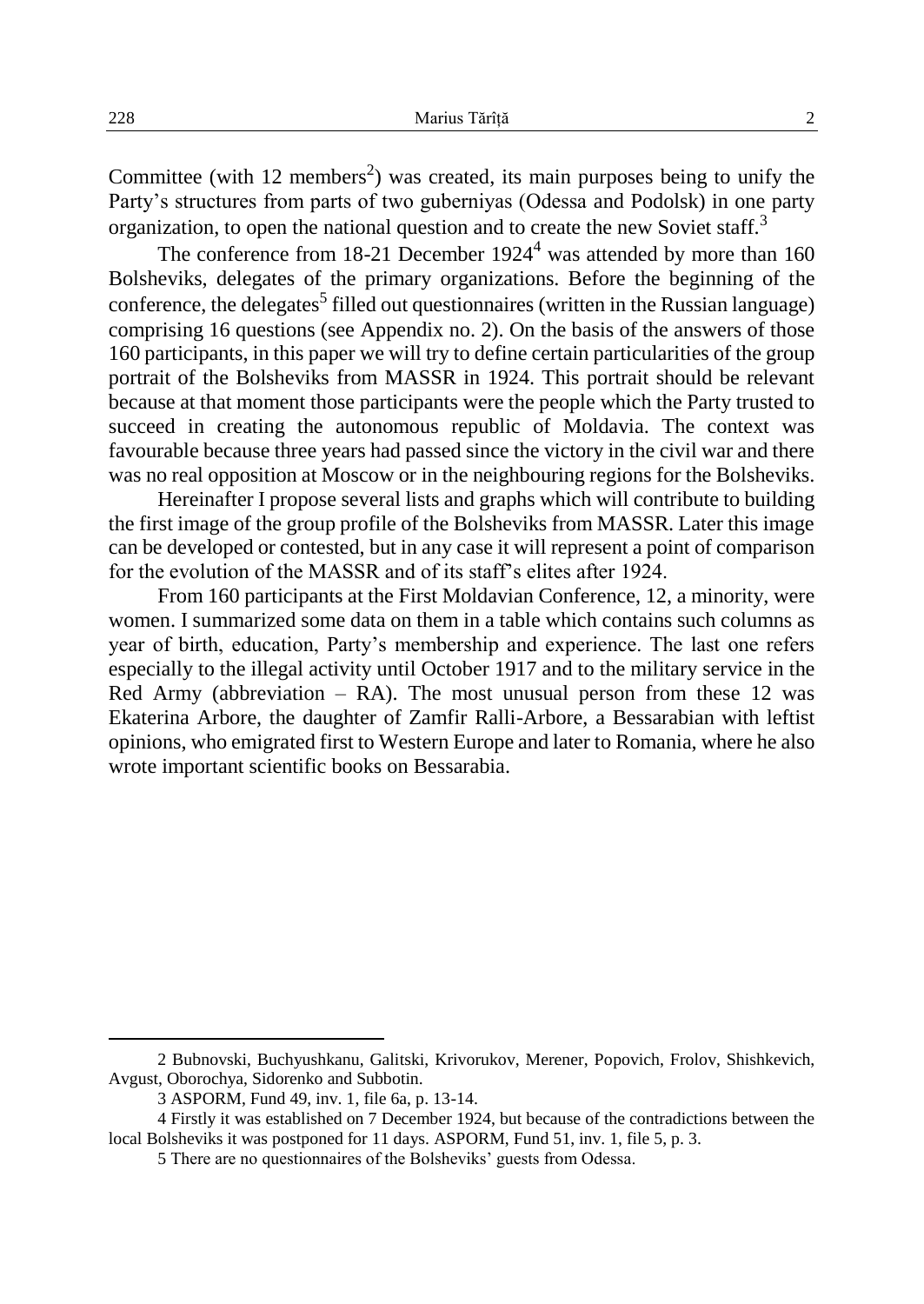|                | Name, surname                       | year<br>of<br>birth | education                 | Party<br>membership                                                  | experience                                                                                                                       |
|----------------|-------------------------------------|---------------------|---------------------------|----------------------------------------------------------------------|----------------------------------------------------------------------------------------------------------------------------------|
| $\mathbf{1}$   | Arbore Ekaterina <sup>7</sup>       | 1876                | higher                    | communist in<br>Romania since<br>1895, Party<br>member since<br>1919 | Driven away from<br>Russia in 1894,<br>persecuted in<br>Romania in 1917-<br>1918, expelled in<br>1924                            |
| $\overline{c}$ | Benenson D.E.                       | 1896                | the lowest                | since 1919                                                           | 1 year and 8 months<br>in RA. Had activity in<br>Odessa until October<br>1917, then was under<br>German arrest for two<br>months |
| 3              | Blomber Lidia S.                    | 1902                | the lowest                | since 1924                                                           | 2 years in RA                                                                                                                    |
| $\overline{4}$ | Ledak Eva I.                        | 1896                | the lowest                | since 1924                                                           |                                                                                                                                  |
| 5              | Shupak Maria                        | 1900                | secondary                 | since 1924                                                           |                                                                                                                                  |
| 6              | Veselovskaya Iulia<br>N.            | 1884                | the lowest                | since 1924                                                           | 5 years in RA                                                                                                                    |
| 7              | Vizdovskaya<br>Alexandra I.         | 1901                | the lowest                | since 1 March<br>1921                                                |                                                                                                                                  |
| 8              | Zonskaya-Kogan<br>Maria I.          | 1894                | self-taught,<br>housewife | Since 1920, but<br>received<br>legitimation in<br>1924               | Was in illegality<br>during 1919-1920 in<br>the proximity of<br>Balta. Was under<br>arrest                                       |
| 9              | Kamenetskaya Ala                    | 1903                | the lowest                | since 1922                                                           |                                                                                                                                  |
| 10             | Manzhulina<br>Nadya<br>$\mathsf{C}$ | 1903                | the lowest                | since 1919                                                           | 5 years in RA                                                                                                                    |
| 11             | Telina Ekaterina I.                 | 1888                | secondary                 | participated in the<br>strikes from 1905                             | 1 year in RA                                                                                                                     |
| 12             | Taran Rozalia M.                    | 1895                | householder               | since 1921                                                           | 3 years in RA                                                                                                                    |

Table no. 1. Data on women delegated to the First Moldavian Party Conference**<sup>6</sup>**

In our opinion, the next graphs are relevant for the group profile of the MASSR's Bolsheviks – age groups, types of education they had, social origin, experience in other parties, the revolutionary experience on the territory of Bessarabia and Romania, the military service in the Red Army, and others.

 $\overline{\phantom{a}}$ 

<sup>6</sup> Source: ASPORM, Fund 49, inv. 1, file 7.

<sup>7</sup> Because the Ekaterina Arbore's questionnaire is missing from the file containing the 1924 questionnaires, I used the information she filled out before the second Party's Conference on 30 October 1925. ASPORM, Fund 49, inv. 1, file 85, p. 1.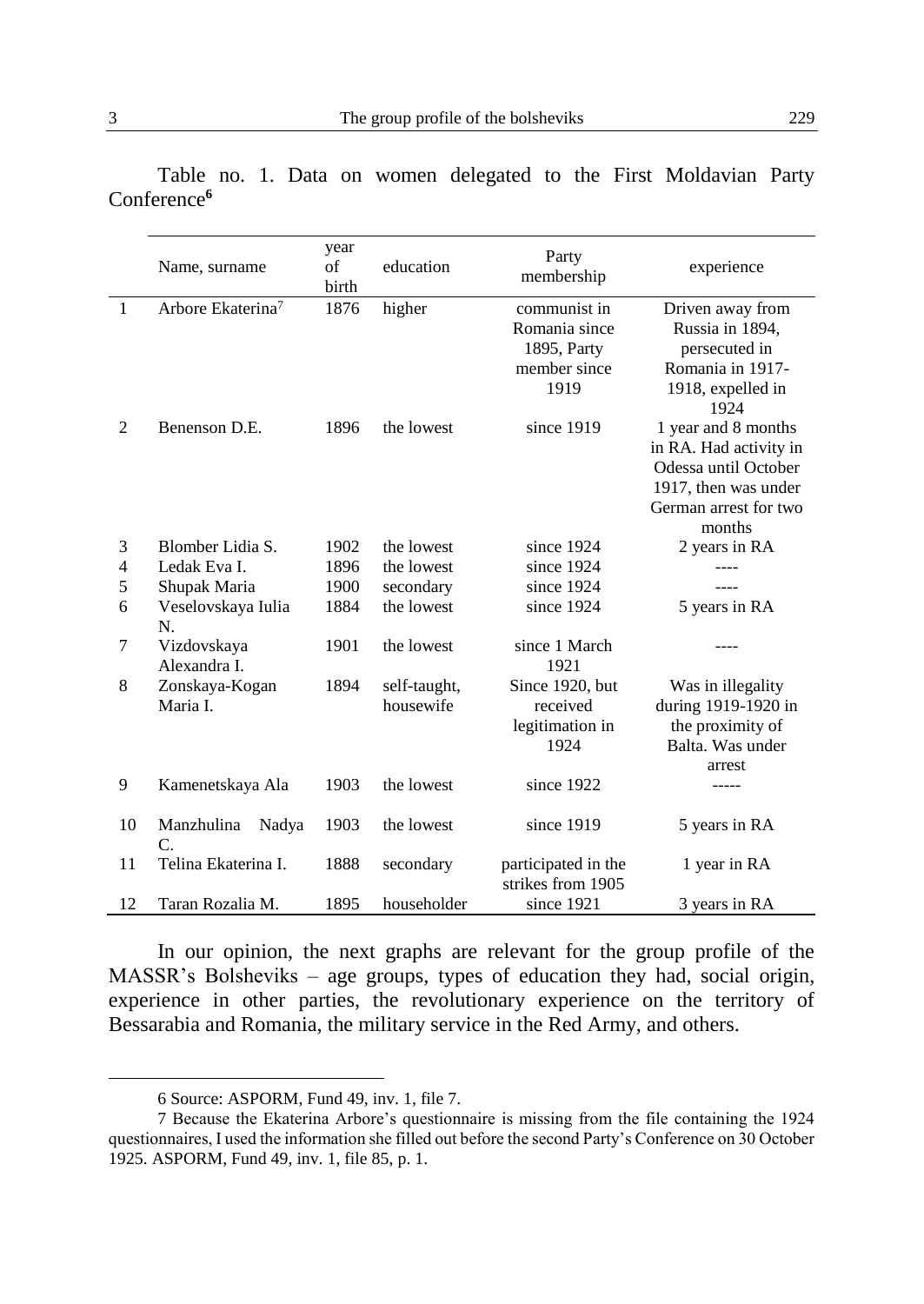

The eldest persons were Kosvin (54 years old), Slobodyanyuk (48 years old) and Shendrievski (52 years old). The questionnaires reveal that Osip Markovich Kosvin (54 years old), pertained to a workers family, was an ex-Socialist-Revolutionary and a member of the Bolshevik Party since 1918. He was not enlisted in the Red Army, but had revolutionary activity in Odessa in 1917 and after October 1917 he was pursued and arrested. Piotr Avk. Slobodyanyuk (48 years old), also from a workers family, was a Bolshevik since 1918, he was not enlisted in the Red Army, but participated in the illegal movement from 1900 in Odessa and was placed under arrest by the Denikinists. Leontiy Zahar Shendrievski (52 years old), also pertained to a workers family, was a member of the Bolshevik Party since 1917 and was not enlisted in the Red Army. In 1905 he participated in some actions at Tiraspol, was in jail for five months and a half and was exiled to the Kherson region for two years as a result of his agitation in the Army and of spreading revolutionary announcements.

It is necessary to underline the following fact: the members of the Presidium who were chosen on the first day of the conference had the average age of 38.12 years old (data was preserved for 8 out of 12 persons). The data on the average age of the members of the Regional Committee of the Communist Party (of Bolsheviks) from Ukraine, chosen at the conference could be even more relevant – 33.27 years old (data was preserved for 22 out of 29 persons).

The Bolsheviks' answers regarding education are very important for their profile. What was more important for the Party–education or the loyalty of the members despite the very low level of education? Graph 2 shows a clear tendency concerning this issue.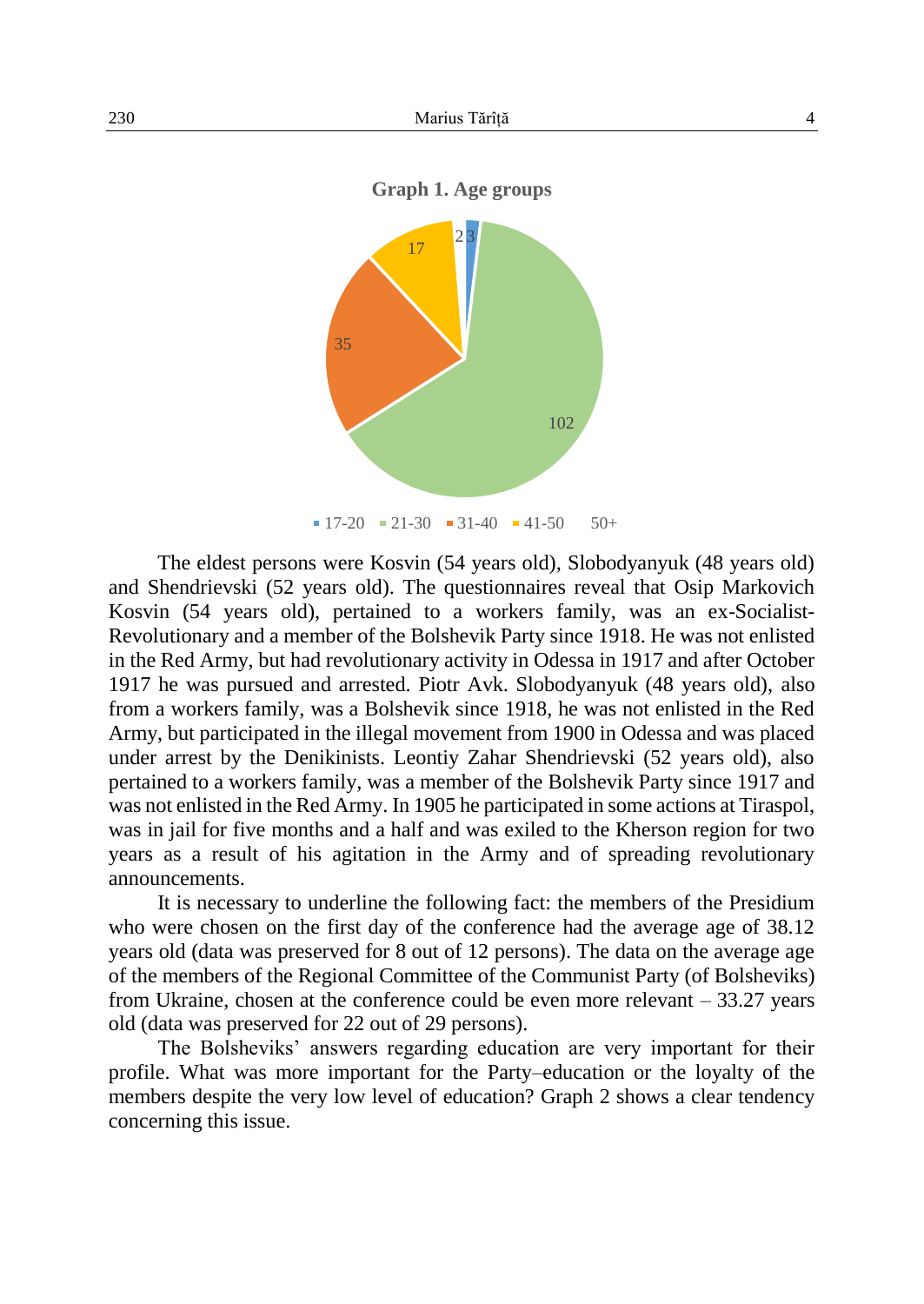

**Graph 2. Education**

At the category "a few classes" I included such responses as:  $1 -$  "1",  $1 -$  "4 Romanian classes",  $1 - 4$  town school elementary classes",  $1 - 3$  town school classes",  $1 -$  "3 classes",  $1 -$  "2 town school classes",  $1 -$  "2 classes",  $1 -$  "town school not finished",  $1 -$ "5 classes".

The answers referring to special/technical studies were:  $1 -$  "5 agricultural classes",  $1 -$  "4 years of vocational school",  $1 -$  "3 semesters as worker",  $1 -$ "elementary technical",  $1 -$  "workers' faculty",  $1 -$  "the Party's instructor in Sverdlovsk", 1 – "technical railway [school]".

The only four persons who enjoyed a higher level of education were Ekaterina Arbore (see Table 1), Frolov, Stroev and Timush.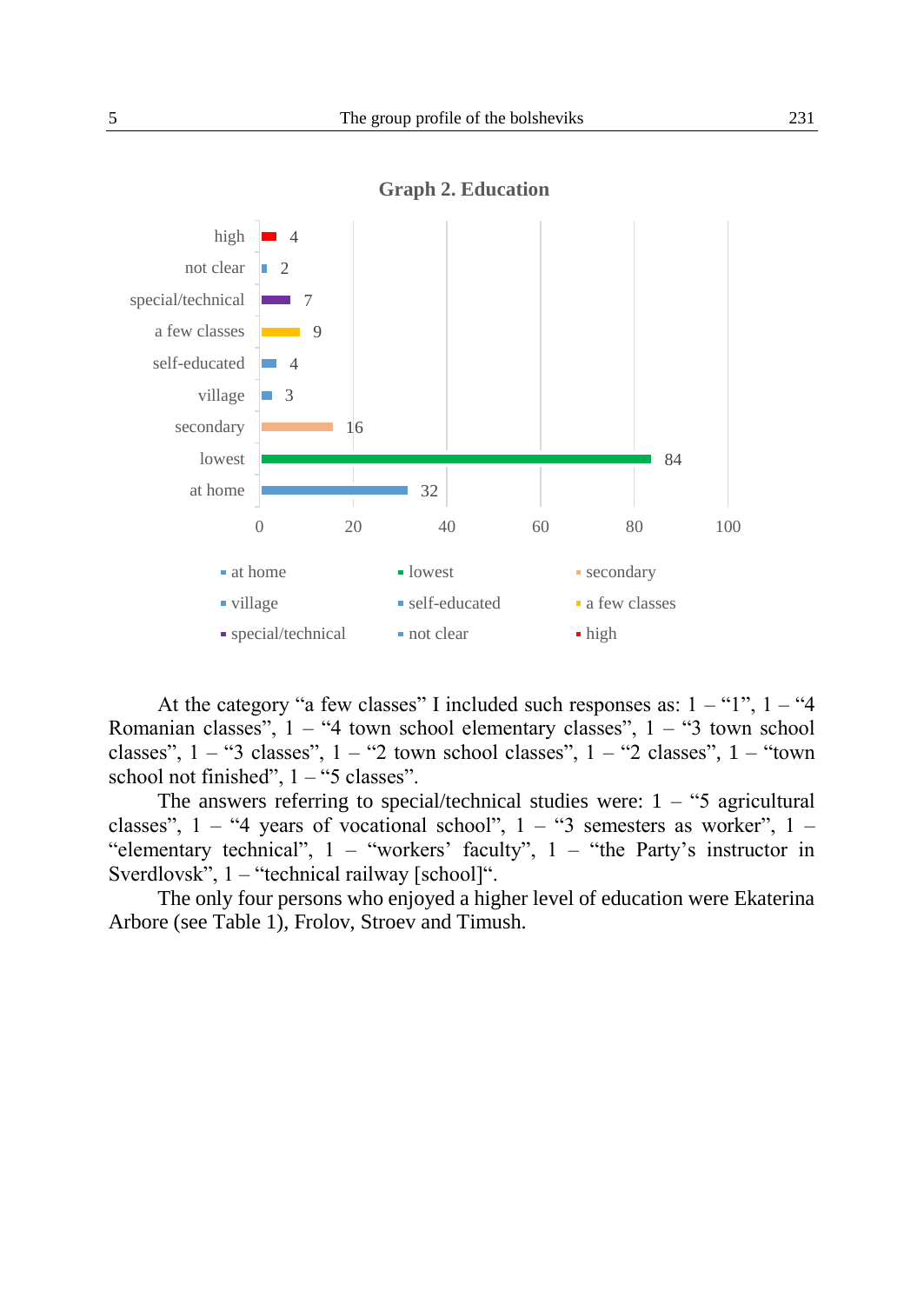| name,<br>surname          | age | social<br>origin | language<br>skills                 | in party<br>since | experience                                                                                                                                                                                        |
|---------------------------|-----|------------------|------------------------------------|-------------------|---------------------------------------------------------------------------------------------------------------------------------------------------------------------------------------------------|
| Frolov<br>Aleksandr       | 35  | intellectual     | Russian                            | 1918              | He was a member of the ille-<br>gal movement in Bessarabia,<br>Odessa. Kherson and Nico-<br>1908. Before<br>since<br>laev<br>1917<br>October<br>he<br>was<br>sentenced to hard labor for<br>life. |
| <b>Stroev</b>             | 39  | intellectual     | Russian,<br>Romanian               | January<br>1920   | He participated in the illegal<br>movement beginning with<br>1904. He was repressed after<br>October 1917.                                                                                        |
| Timush<br><b>Deonisiv</b> | 42  | intellectual     | Romanian,<br>Russian,<br>Ukrainian | 1917              | He activated in Siberia since<br>1905. After October 1917 he<br>was arrested for six months<br>in Siberia.                                                                                        |

Table 2. The intellectuals delegated to the First Moldavian Party Conference

**Graph 3. Ethnic structure**

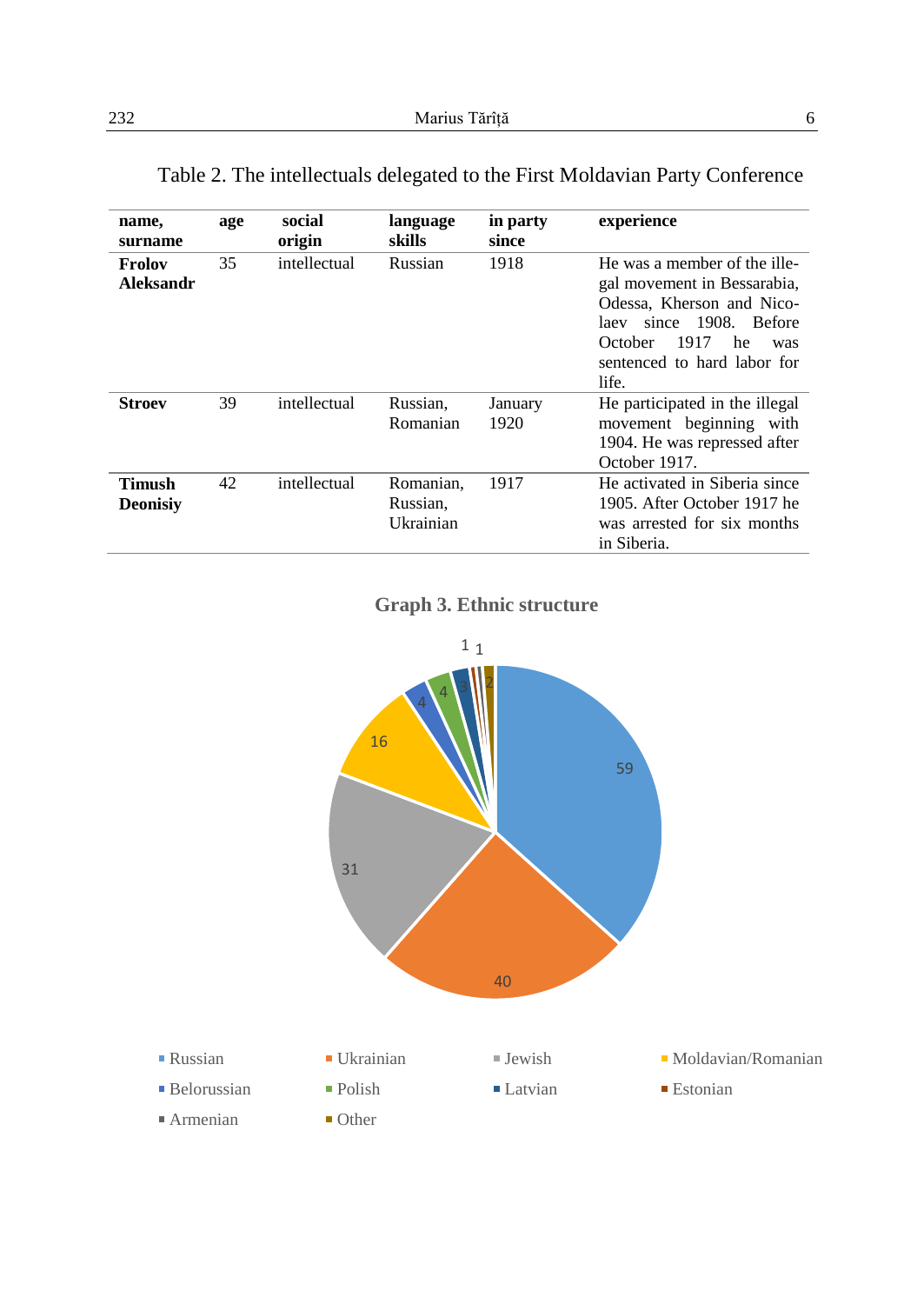The two answers I included in the "other" category were – "no" and "Russian-Moldavian" (Staryi).



**Graph 4. Spoken languages**

In the questionnaires there was no such answer as "Yiddish", but "evreiskiy", "evreisk." and "evr." In our opinion these delegates meant the Yiddish language.

**Graph 5. Other spoken languages**

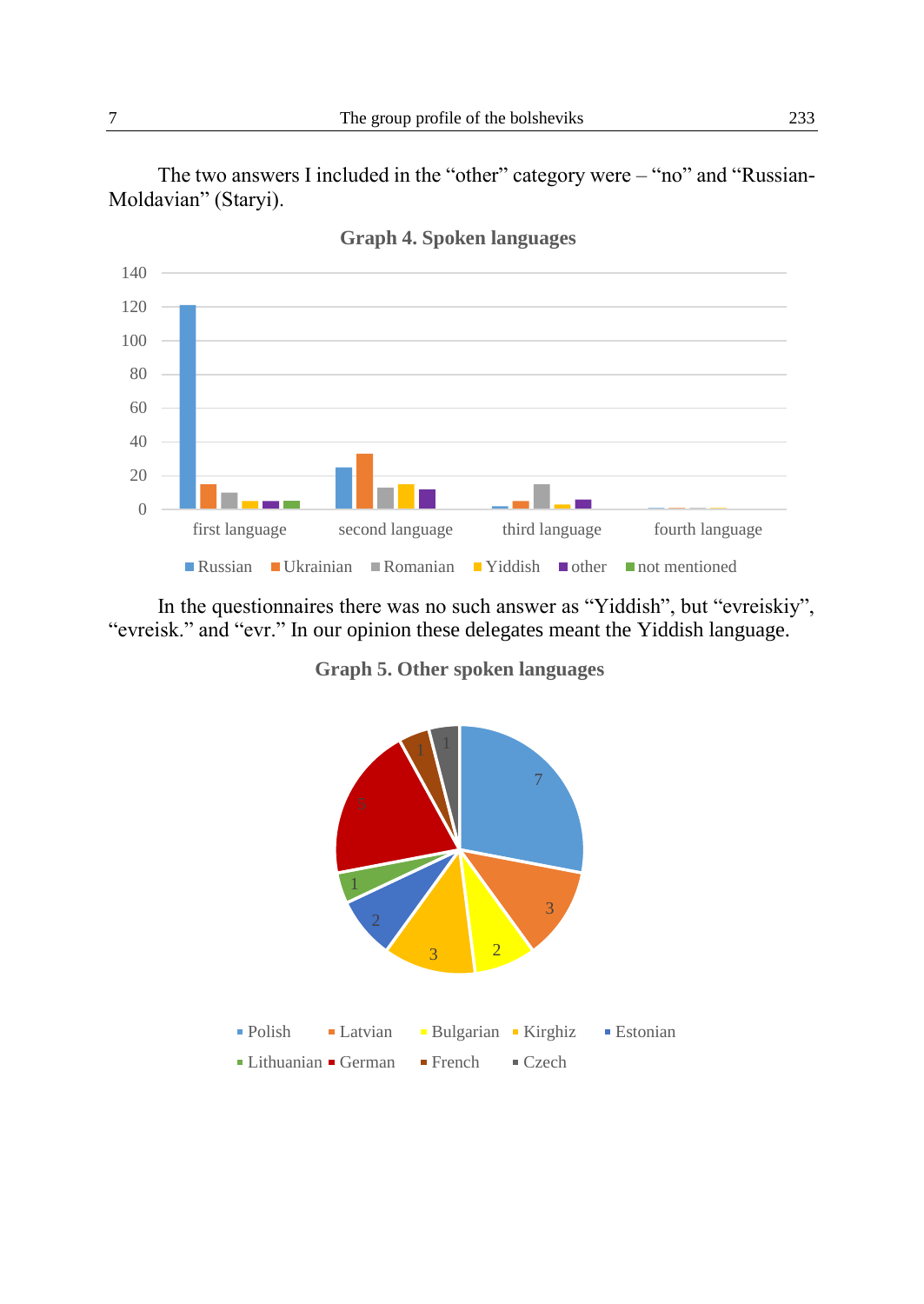



The "other" responses were:  $1 -$  "intellectual and civil servant",  $2 -$  "civil" servant and peasant", 1 – "other", one was illegible, two persons did not answer and one wrote – "married" (probably he did not understand the question).



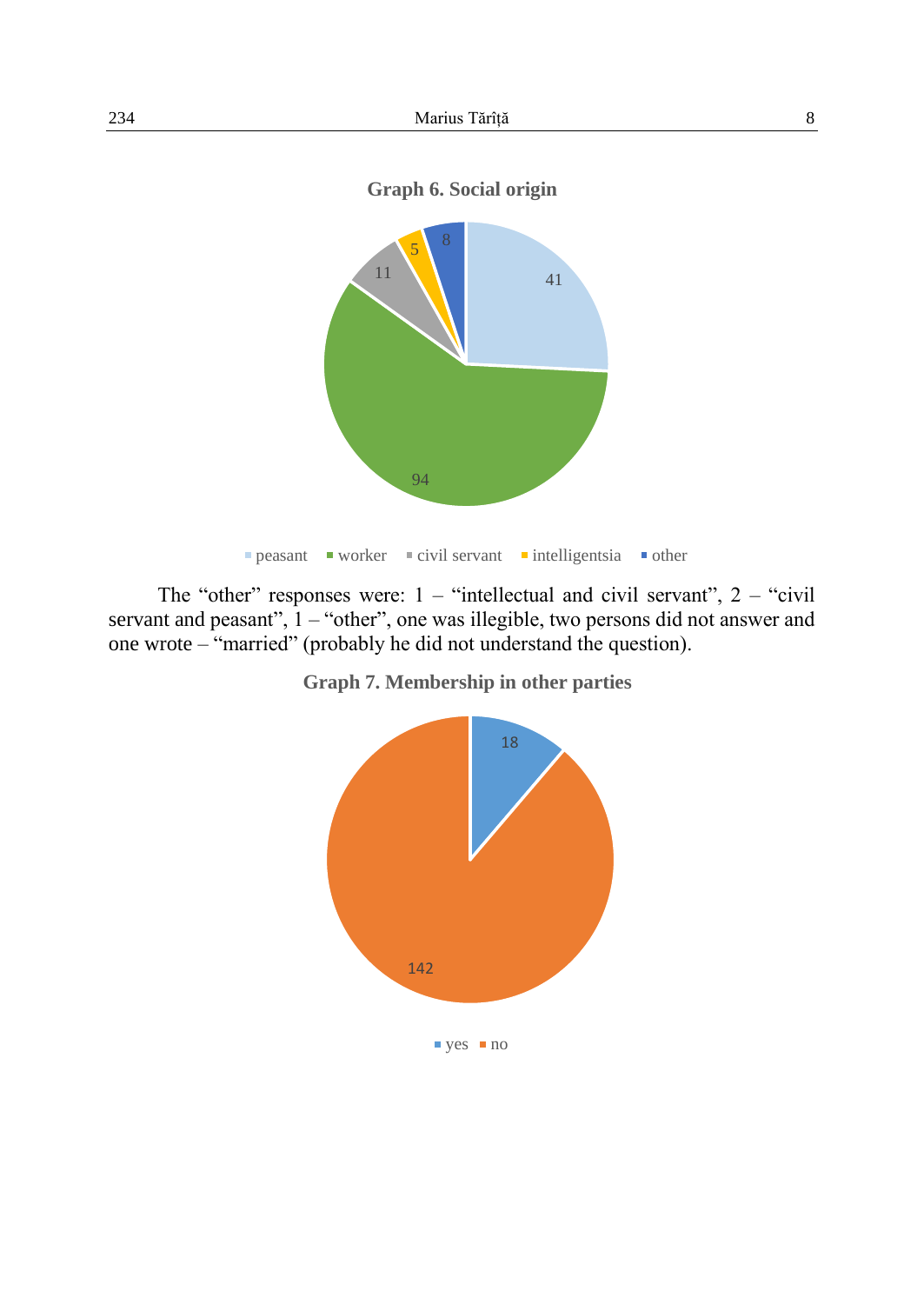



 $\text{SR}$  leftist SR = Russian SD Romanian SD BUND anarh-com solly confirmed

Note –  $SR = Socialist-Revolutionary$ ,  $SD = Social-Democratic$ , anarh-com = anarchists-communists

There could be two explanations why the number of the persons who had been members of other parties until 1917 was so low: first, the average age (they were simply too young) and second, self-censorship (a number of persons probably censored themselves and provided wrong answers). For example Potiomkin, according to his later funeral notice in a newspaper, was a member of the Russian Social Democratic Party, but the response filled in the questionnaire from 18 December 1924 was "no".



#### **Graph 9. Revolutionary activity in Romania/Bessarabia**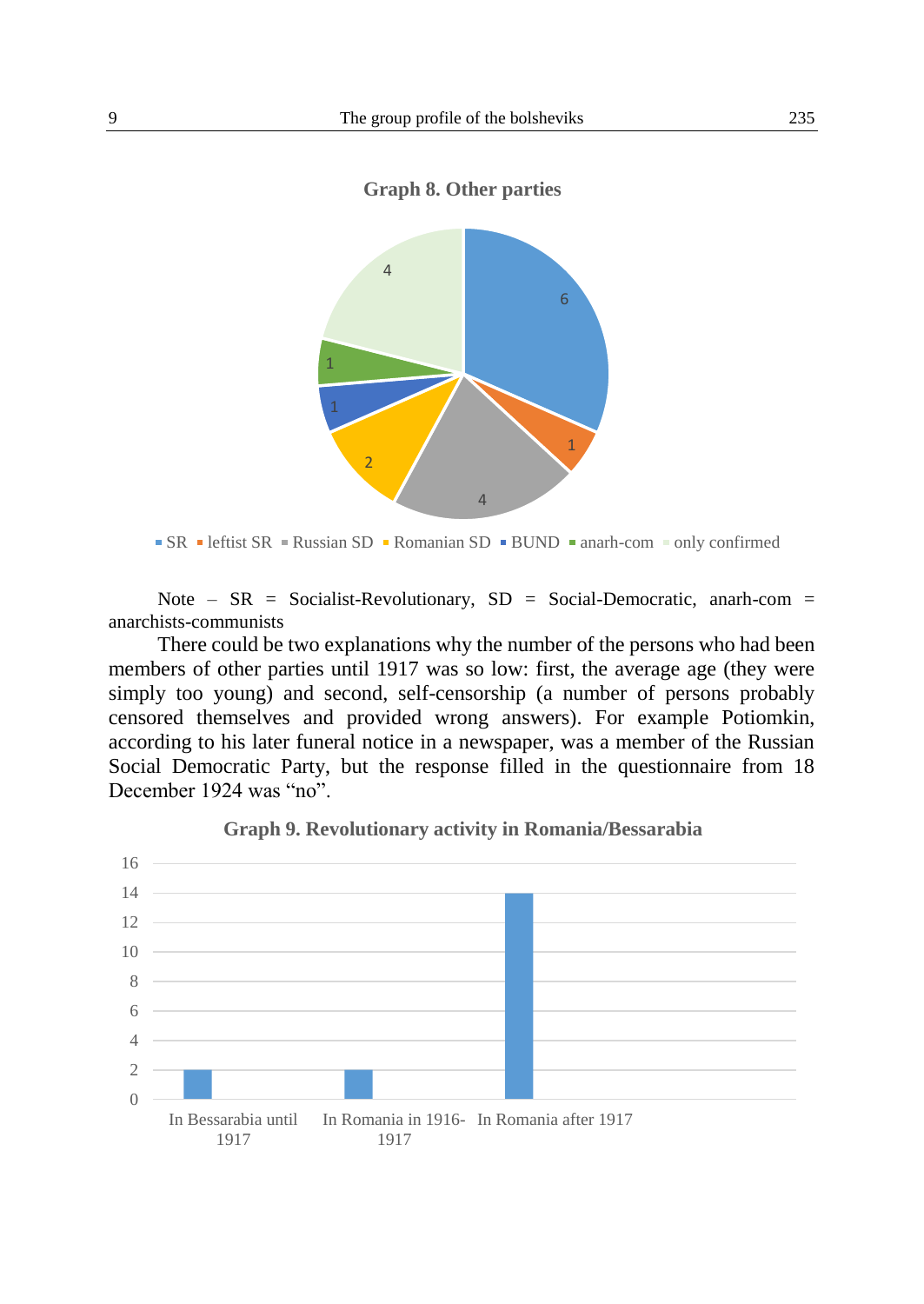

Graph 10. Military Service in the Red Army